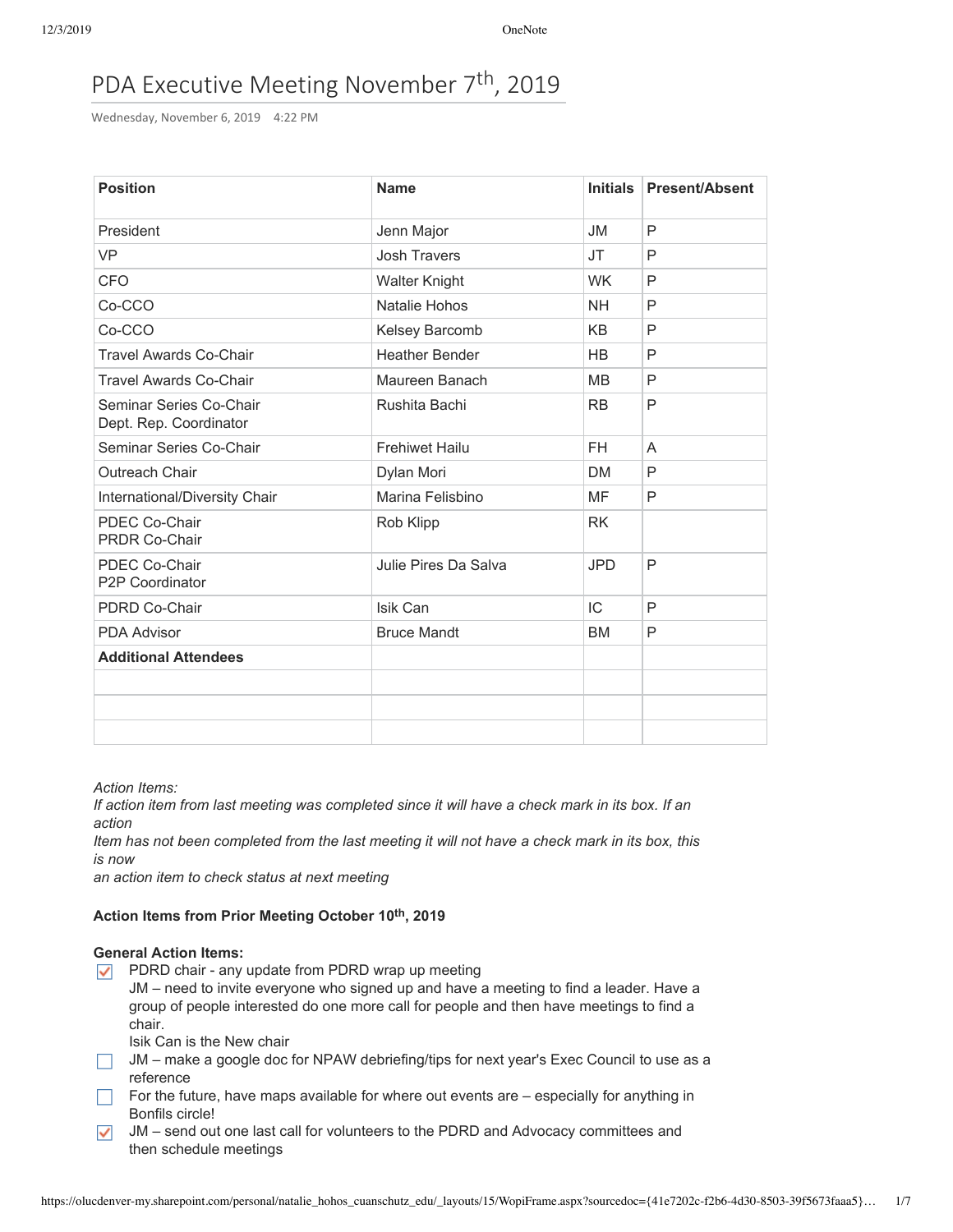# **Budget Related:**

- $\Box$  JM check with Walter about the increased Happy Hour budget for this year since we are now doing one once/week
- WK/JM/JT Give requested \$\$ to AIR and Young Hands in Science
	- JM/RB/MB Verify with Walter that we can give \$\$ to PDA Seminar Series for winners
	- Will check out budget and see what fits.  $\Box$

# **Slack Related:**

- NH update slack flyer to include URL for invite link
- ✓ JM – personally invite Denver postdocs to slack workspace
- All generate/post fake questions in slack to generate conversations
- JT New slack channels to add (outreach opportunities, bulletin board, parents??) *wait to*  $\Box$ *release with instructions for use on slack*
- NH/KB make slack tutorials
- $\checkmark$ JM – send out the list of slack channel ideas from survey to PDA Exec Council

# **Dept. Reps. Related:**

- RB Start thinking about changing/making attendance requirements Dept. Reps.
- NH/KB add Dept. Reps bio's to website work with RB/JT to get bios

# **International Related:**

All – help find panelists for international career panel

# **Seminar Series Related:**

- RB/MB make a new flyer with \$\$ for winners of PDA Seminar Series
- $\Box$  RB/MB email travel award winners and let them know we have spots open and this is a way they can fulfill the requirement with getting the travel award
- $\Box$  RB email Rebecca about switching food vendors for Seminar
	- Rebecca didn't have time to look into it yet, will look into it

# **Meeting Agenda**

- 1. Finance Update (Walter)
	- a. WK things generally working, KB got reimbursed but hasn't posted yet, other than that everything is good. KB will double check to make sure
	- b. WK award for NPAW into budget?
	- c.  $JM yes$
	- d. WK has it been deposited?
	- e. JM yes a check is coming and Betty and Susan are waiting
	- f. WK have some graphs year over year chart of PDA spending, this year we are spending money faster, but really it just means we reconciled our budget quicker this year. We are doing fine, we spent half of our budget
	- g. WK- Expenditures by category main thing we spent money on this year is NPAW, the only other are SWAG and outreach (including funds we have given out)
	- h. JM if you subtract our monthly costs (happy hour, coffee hour etc.) how much we have yet
	- i. WK not yet but I will determine this, this will be helpful.
	- j. WK on the server we might have 2 budgets, when Mike trained me he used the one on google server
	- k. JM since most of us just use PDA server let all use that and then we can also have things on google, but primarily on PDA server.
	- What do we want to spend our remaining \$ on?
- 2. Travel Awards update (Maureen & Heather)
	- a. MB recruitment of new reviewers: Bruce had an idea to increase number of reviewers by emailing all faculty who have or had postdocs – 207 recipients contacted (39 junior faculty, 168 senior faculty) targeted email to both groups. To junior faculty offered a letter for their tenue packet. While senior was more just please help us improve postdoc writing skills. 63 faculty responded in a week with 18 junior and 45 senior. Three categories of responses – decline, contact later, new reviewers. Got 34 new PDA travel award reviewers – 110% increase not have 65 total PDA travel reviewers.
	- b. HB for the October cycle for awards, we got 20 applicants and within 40 hours of closing it all applications had been scored by reviewers.
	- c. JM is this similar to submission rates have been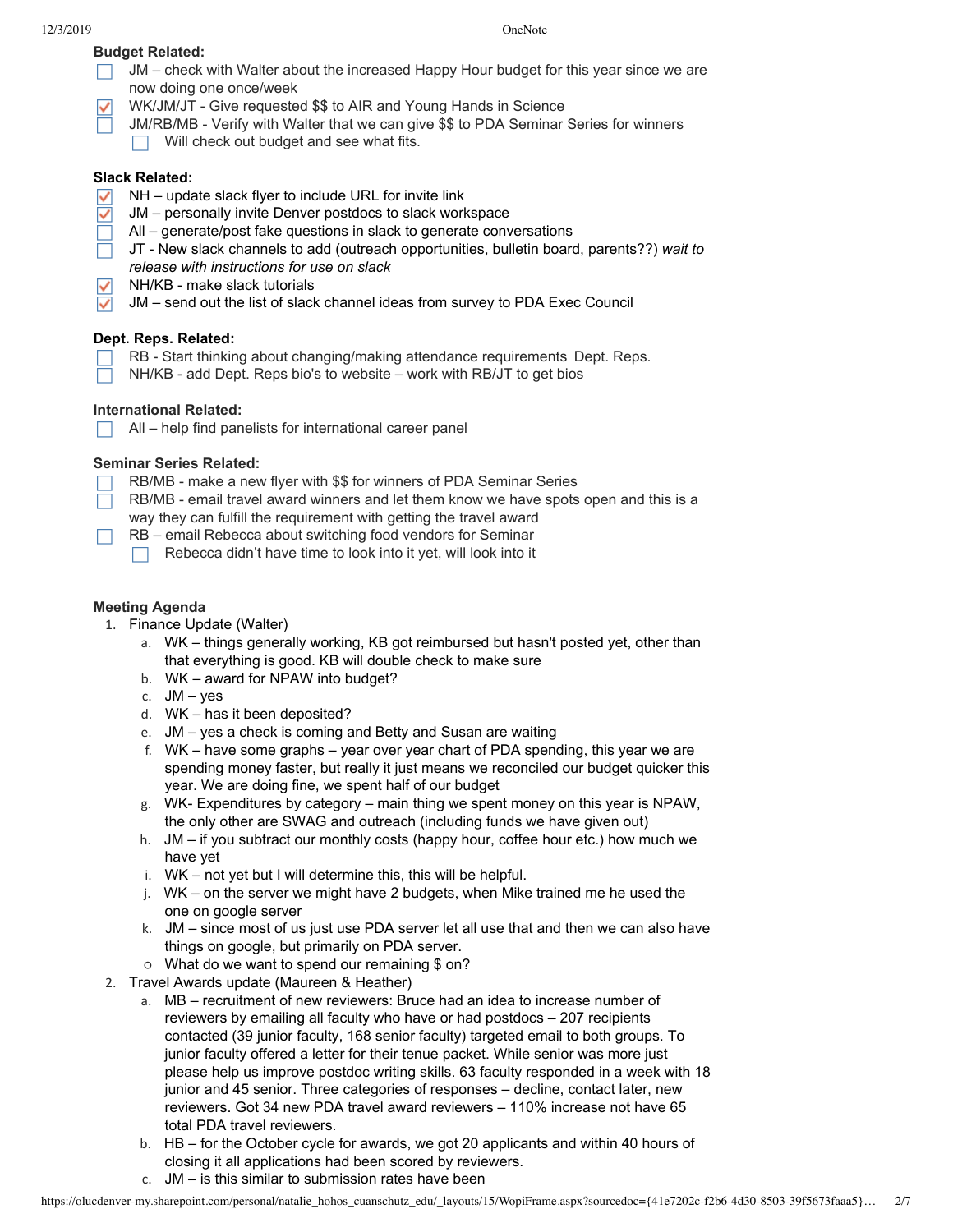12/3/2019 OneNote

- d. HB usually about 20-30, so normal
- e. MB we are going to share scores, reviewers also add comment to application we see it but we don't share it. A few reviewers asked if they would be shared - don't want to write a comment unless they are shared. If they are constructive can we share?
- f. JM yes, can also black out certain comments if not constructive
- g. HB they are not terrible
- h. JM let's try a trial
- i. BM it's just like submit a grant, its anonymous, I don't think it would hurt to screen it
- j. JM I think if you tell they are going back they will screen themselves.
- k. MB do you think it's okay to send without contacting reviewers? And then inform them the next cycle.
- l. JM I think that fine
- m. RB just mention de-identify
- n. JM good for now, but let them know next time
- o. BM also add this into the instructors to the reviewers so its multiple places for them to see.
- 3. Engagement Update (Robb & Julie)
	- a. JM I didn't go to last coffee hour did it go well
	- b. JDP 3 at first them the POTM came and brought a lot of people. We have problem with computer to scan badges.
	- c. JM we can do it today
	- d. BM problem is we have to get approval from neurology who owns software to get account, so now rather than having a PDA member BM just maintains account. Computer is logged in and ready to add these today.
	- e. JM did ppl who said they want to be part of committee show up
	- f. JDP no
	- g. JM do you still need / want ppl
	- h. JDP yes that would be great.
- 4. P2P Update (Julie)
	- a. JDP we have two next sessions non-normal career (Shawna) still finding a few more and I need to buy coffee
	- b. JM give Walter \$ estimate per month so we can add into the monthly budget
	- c. JDP coffee maker is working good now
	- d. BM when we looked into it they all brew slowly, I think the problem we were trying to solve isn't one we can.
	- e. RB have a giant Thermus for serving and then make and fil up
	- f. BM do we drink all of the coffee
	- g. JDP for coffee hour yes, for P2P no.
	- h. JM we could have a backup small one for P2P,they are inexpensive, if there is room for it.
	- i. JDP I think that would help for P2P
	- j. JM and could be a quick backup if we run out of coffee
	- k. All –good idea
	- l. WK ill consider spending money /s we will get one
- 5. PDRD: new chair- Isik
	- a. JM welcome Isik she is our PDRD chair maybe co-chair
	- b. IC hopefully co-chair, sorry I will be late to these meetings, I have lab meeting before this.
	- c. JM can we move this meeting
	- d. NH we have happy hour today
	- e. MF I think we tried to change it but we did not
	- f. JM I thought we changed to second Thurs
	- g. JM let's check if we can change to second Thurs, unless better to lose entire day.
	- h. IC I think we have 7 ppl for committee
	- i. JM I think we have more, lost signup sheet and sent out email so we will get the others
	- j. IC once we get everyone we will have a meeting in the next week or so.
- 1. Outreach Update (Dylan)
	- a. DM I don't have a lot to update, both will spill into slack and seminar.

# 2. Communication Update (Kelsey & Natalie)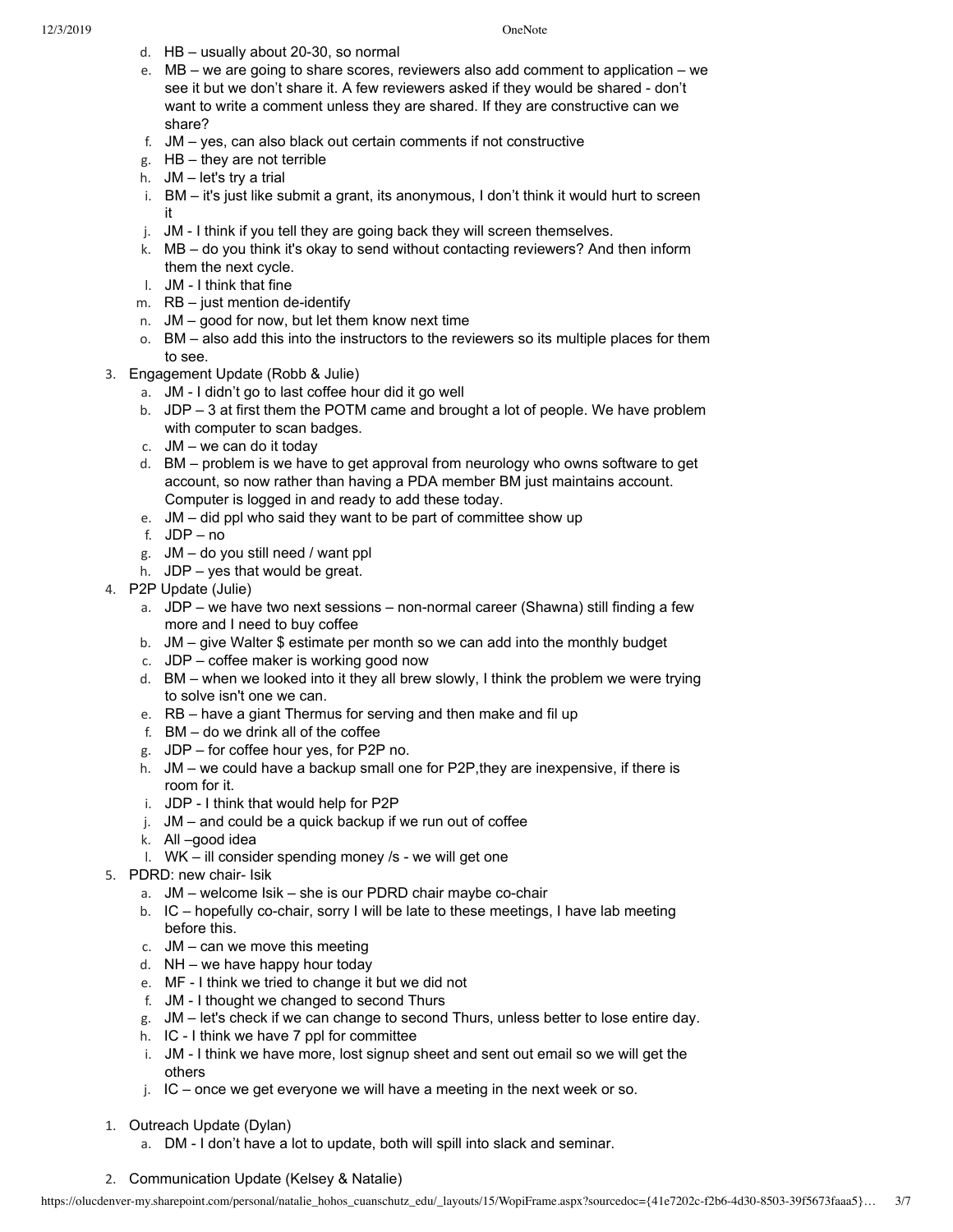- a. KB for P2P and seminar series would be good to get schedule for year to put up on website, also if you could ask ppl who are speaking if they have social media handles to use and if they are okay with their pics online
- b. NH POTM we were doing it multiple entries per number but lots of ppl doing more nominations now. Maybe do an extra entry if on longer than 3 m or something
- c. Get one spot when nominated and then an extra spot every month you don't get it. Not for how many nominate you get.
- d. JM I would prefer if most of these random things our council never got these. Don't want to exclude from winning seminar but random stuff bad perceptions
- e. NH I think we could do this
- f. JM I think if giving out gift cards we shouldn't win.
- g. BM don't want to seem as same as Promega
- h. JM everyone on board for everything random?
- i. ALL yes!
- 3. Seminar Series Update (Fre & Rushita)
	- a. RB started scheduling seminars for 3 ppl getting a lot more interest. Cutting presentations to 15 plus 5 min. We are asking ppl to keep them as general as possible. We got one speaker from downtown campus as well. I would like to reach out to the downtown postdocs specific.
- 4. Rep Program Update (Rushita)
	- a. RB I want to have a list on the server, we add to it, reps go in and see there new postdocs.
	- b. JM do a google doc
	- c. BM create PDA rep drive and put resources and this here
	- d. RM- also trying to update reps and trying to get that online want to make a ppt presentation with each slide all their info and then work with NH and KB to get all on website.
	- e. JM on this floor there is a postdoc corner in the breakroom with the lists of reps and other info. Would be cool to get a postdoc corner somewhere, or have dept reps do this in their breakrooms. Not sure who did it
	- f. BM If you had suggestions for ways to engage postdocs this would be helpful to , could also put this in the drive.
	- g. JM then when we do want to have the reps ask questions they could post it there.
	- h. BM just let you know what you need from me.
- 5. Slack Update (Josh/Jenn)
	- What new channels should we add?
	- $\circ$  JM have 59 ppl on slack. Got good feedback on slack tutorials. We did get a few more ppl joining. Right now it's still a small group so not a lot of answers to questions. One thing on the to do list was to send other ideas for slack channels, just did a few days ago. We were thinking of opening more channels – Denver is a good one. One for parents too, get some interest here but don't have another way to reach them.
	- NH what about trying to get ppl talking on there with something in general
	- $\circ$  JM everyone has general, can't block we could have a fun channel.
	- $\circ$  BM this is an experiment, gathering data, give it some time to get baseline, there are postdocs who don't know we have a postoc office. This is 2 months old, give it 6 m see where you are at and then evaluate.
	- JM to me the problem is no one is posting, not that no one is joining.
	- $\circ$  BM part of the question is this useful
	- JM I get that, but we also have issues coming up of not having a place appropriate for questions to be asked. So if we give them a few more places than they have somewhere to ask these questions
	- BM if you wanted to create additional channels that could be fine. Caution to make too many changes too soon so you can see where it's at. Ask questions like why are you not posting questions.
	- NH I think add the Denver and the parents one.
	- JM and we sent out the tutorial so ppl can block channels.
	- DM I still think we should have an outreach one. I have been getting a lot of emails from ppl / groups around campus with info to distribute, having somewhere more central for slack would help me keep track of it all
	- WK the cost of adding more channels isn't to high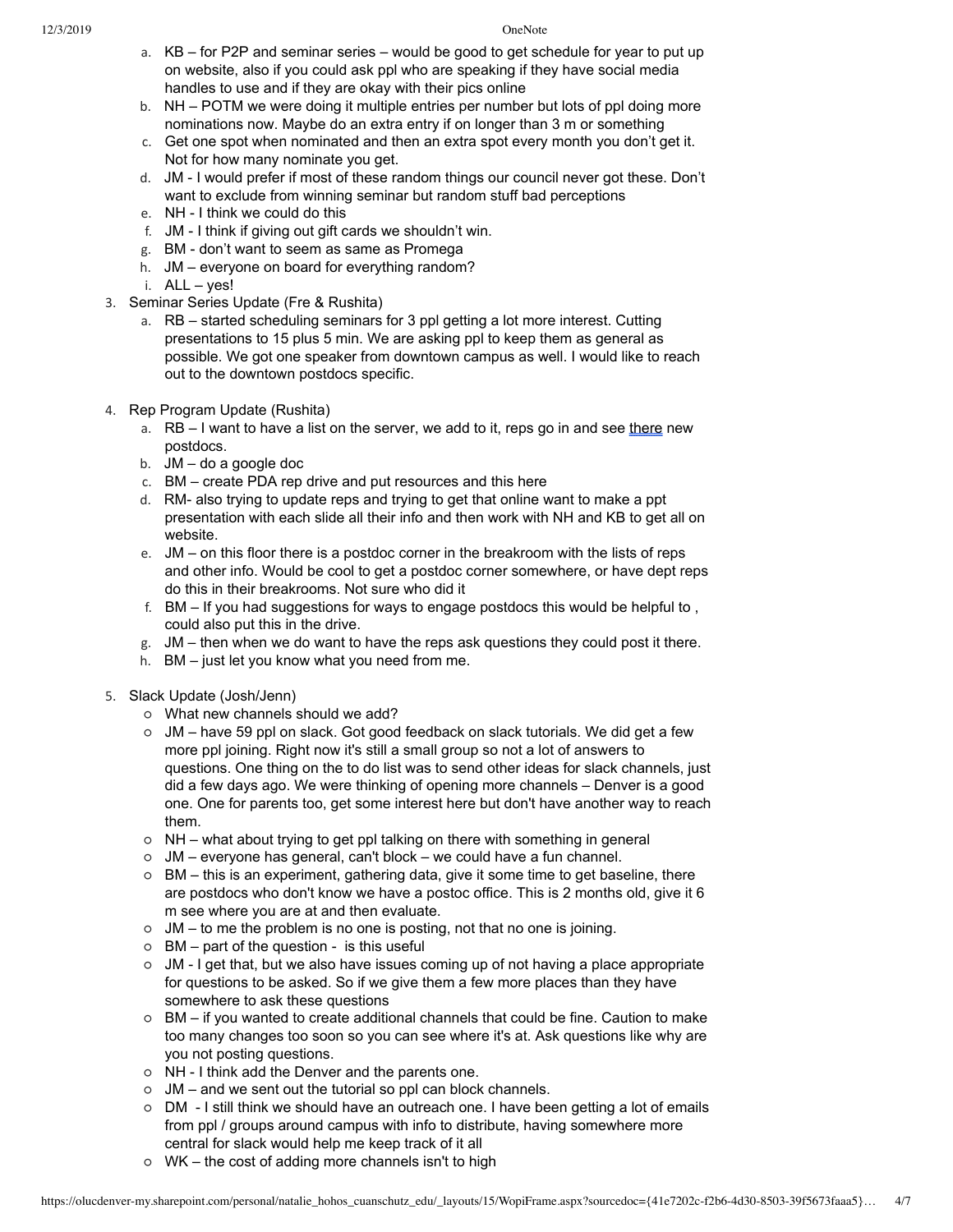- JM if we could pick the three outreach, Denver, and parents. Wouldn't be auto enrolled. One thing that would help would clean up the title at the top to be more informative.
- DM I am okay drafting this for the outreach and what not to post there.
- JM save bulletin board idea for later
- 6. New Business: Peer Editing? (Jenn)
	- a. JM we got an email from a postdoc saying English isn't their first langue and PI said get someone to help with writing discussion. I was thinking what if we could make a subcommittee that's a peer editing group, maybe even work with PHD post with ppl who like to write. Esp. For ppl as English as a second language. Wouldn't cost any money, just would need ppl who want to edit
	- b. MF I think worth a try, and if it's an official program could get more ppl to be part of it.
	- c. IC- is there a group who wants this, some PIs can be intense
	- d. JM if the writing center helped postdocs this would be ideal
	- e. BM these are companies that do this. Data propriety questions come into play. My thought is if you are a postdoc providing a service a company would charge for why should we do this for free. I would want to pay postdocs to do this. I think there are some challenges there. Talking the writing center problem would be more beneficial.
	- f. JM we could try to get in touch with writing center
	- g. MF how would we convince writing center to let us do this.
	- h. JM I don't know guessing its where there funding comes from
	- i. BM this is a convo I should have with the writing center. And maybe with ISSS and office of international affairs. Questions I want to know from postdocs is what percentage of postdocs would want to take advantage of this. What kind of \$\$ are we talking about to offer this to postdocs. I think that coming up with these numbers would be where the PDA can come in. Not just for non-English speakers. There are certain aspects of rhetoric of writing that they could do. I would not get hopes up with writing center b/c I don't know how trained they are in technical writing.
	- j.  $JM -$  when I did reach out to the writing center about CV review and they said they could but she did say that postdocs are not currently served but might be in future.
	- k. BM I think that trying to extend the services in writing center to postdoc sis something we should work on.
	- l. JM do you think it would be good to reach out to ISSS or office of international affairs to pool. We have sent out a lot of surveys lately
	- m. BM I think this is not an immediate need. In the future planning need to see what they can offer and then subsets of the questions to really see what is needed.
- 7. BM 2 things 1) we now have 17 postdocs on Denver campus, I met with them and they are interested in being more involved and their biggest focus was on building community – this is what they miss and want – and so what we talked about was having a exec council position for Denver council postdocs – 3/17 are interested in sharing this responsibility. We would need to have telecommuting options or they may come here. Some ideas they had were paying more specific attention to Denver campus, creating a slack channel for just them, having a bit of a budget so they can have a coffee hour etc. Some percentage of our budget should go to them, I don't think much because they are so small, but start to plan for some amount to support them. Talking about holding 1/4ly seminar, having virtual workshop viewing party for career dev workshops. Excited to expand and include them. I will send JM the names of the 3 postdocs who want to serve as this role for the Denver campus postdocs.
	- a. JM yeah, I think we give money to others it makes sense to give it to them/us.
	- b. BM what is coffee hour budget
	- c. WK rough estimate 35-40 a month
	- d. BM 350 to 400 a month would be enough
	- e. JM allocate 250 award and BM 50 gift card to them to start and look at budget
	- f. BM start carving into budget, don't fund with extra award money, helps justify budget moving forward
	- g. WK compared to last year we spent 500 less on NPAW and we were 500 under budget last year so we have potentially a \$1000 we can work with
	- h. JM we don't have more big events planned, just monthly expenses and townhall
	- i. BM the other thing I want to get your thoughts on there has always been difference between research side of campus and professional side of campus. I saw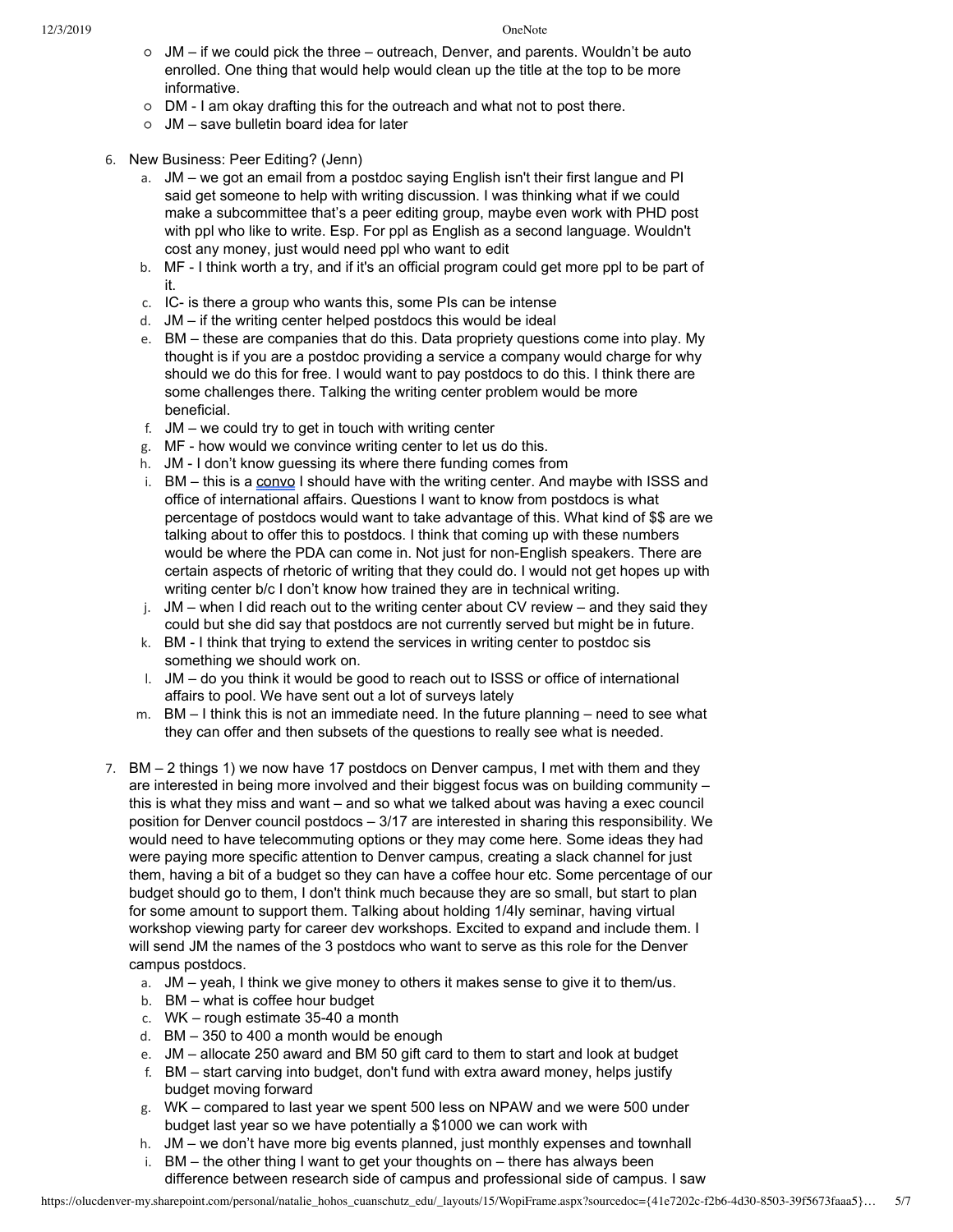ppl kicking soccer ball in green space between RC1 S and bld. 500. What if we turned this into a dedicated recreational activities in this area. Do you think people would use at all.

- j. JM probably not
- k. BM do you feel this is a need? Or the walkway sitting area is sufficient?
- l. NH if I have fun time I go home, and I am really happy to just get outside and eat lunch – that area is nice
- m. JM apparently in the summer there is a 'fair' that happens once a week in the summer in front of ed buildings – can we let ppl know about this.
- n. BM in front of student commons
- o. BM question is do you feel that there are sufficient areas and resources and opportunities to support that side of well being
- p. MF what if we asked about this on slack. Nice to see because you know you have lives.
- q. JM I think a good thing to try on slack.
- r. WK schedule something out side for postdocs and see if ppl show up
- s. BM what are the kind of things you would be more likely to do if they are there? PhD and postdocs have no specific break in your schedule I think that providing more opps. for ppl to do something like that and using some space could help. Good to ask on slack to see what ppl want
- t. JDP maybe do a picnic in summer
- u. JM do outdoor event in spring/summer
- v. NH I think more tables would be nice
- w. BM like Adirondack chairs, etc.
- x. JM I don't know if we have enough \$
- y. BM you wouldn't be paying. Focusing on making this inviting for the research side of campus to do same thing. Something I will ask the students to
- z. NH what about getting outlets
- aa. HB what if reps can talk with other research personal as well
- bb. BM I think this would be great to start the convo on slack. I think wellbeing is focus on campus, there is good timing now and we should take advantage of this. You should get time outside and recreation while you are here. Need a reason to get outside.
- cc. WK when the weather gets nicer try to have coffee hour out there
- dd. BM what would bring you to an area like this, don't answer know but think about it. This is something I would like to advocate for.
- ee. MF at least for tables outside we could advocate more.

MF – international education week is two weeks from now, I invite everyone to come and support have 2 key notes on Monday, Tuesday we have career panel, hard to get ppl but we have 7 ppl to talk with 5 international and 2 that are American talking about working abroad. Immigration panel, culinary exchange, Friday we have the festival with food music and other.

JM – no talent show just a fair with lots of stuff going on

# **Action Items from this meeting:**

# **General:**

- $\Box$  JM make a google doc for NPAW debriefing/tips for next year's Exec Council to use as a reference
- For the future, have maps available for where out events are  $-$  especially for anything in Bonfils circle!
- BM send list of 3 Denver postdocs interested in joining the PDA  $\Box$
- JM invite the 3 Denver postdocs to our PDA meetings either in person or via telecommunications

# **Budget Related:**

- JM check with Walter about the increased Happy Hour budget for this year since we are now doing one once/week
- JM/RB/MB Verify with Walter that we can give \$\$ to PDA Seminar Series for winners  $\Box$  Will check out budget and see what fits.
	- WK Get up to date budget on the PDA server
	- WK /JDP buy small backup coffee maker

# **Slack Related:**